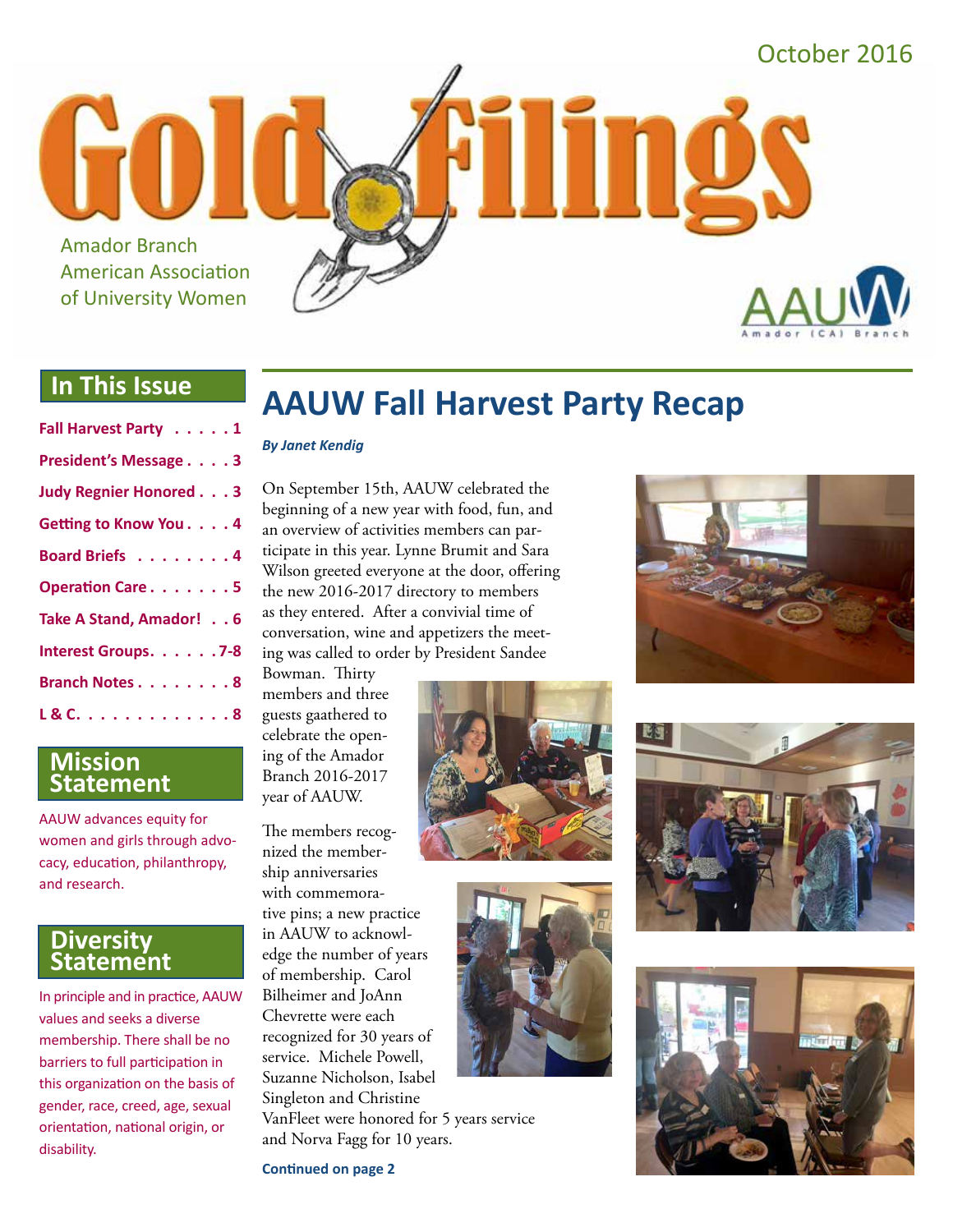

### **AAUW Harvest Party Recap Cont'd**

#### **Continued from page 1**

The summer planning sessions, attended by 20-25 members, yielded 4 projects

which were introduced and summarized by Sara Wilson (Parade of Lights), Stephanie Young (Mentoring program), Judy Lerner-Liston (Operation Care partnership) and Greta McElroy-White (Local Tech Trek Day).

The following portion of the meeting was informed by various members of Amador Branch special interest groups in explaining the activities and schedules of the groups. Sandi Baracco discussed current plans for the upcoming 2017 Home Tour in Sutter Creek. Gretchen Carlson discussed the

AMADOR

local history and importance of Tech Trek. Myrna-Kay Robison had an entire table of sign-up sheets for special interest groups, projects, Home Tour positions, and open leadership positions. Questions were answered regarding any of the projects and interest groups.



The Amador County Transportation Commission (ACTC) is currently in the process of updating the County-wide Pedestrian and Bicycle Plan. We are seeking to better understand more about your experience as a walker and biker in Amador County.

GET INVOLVED

#### Visit our website: **http://walkbikeamador.com**

- Take our survey!
- Use our Public Comment Map to identify where you walk and bike, your favorite walking, hiking, biking routes, points of interest for walkers and bikers, and existing hazards.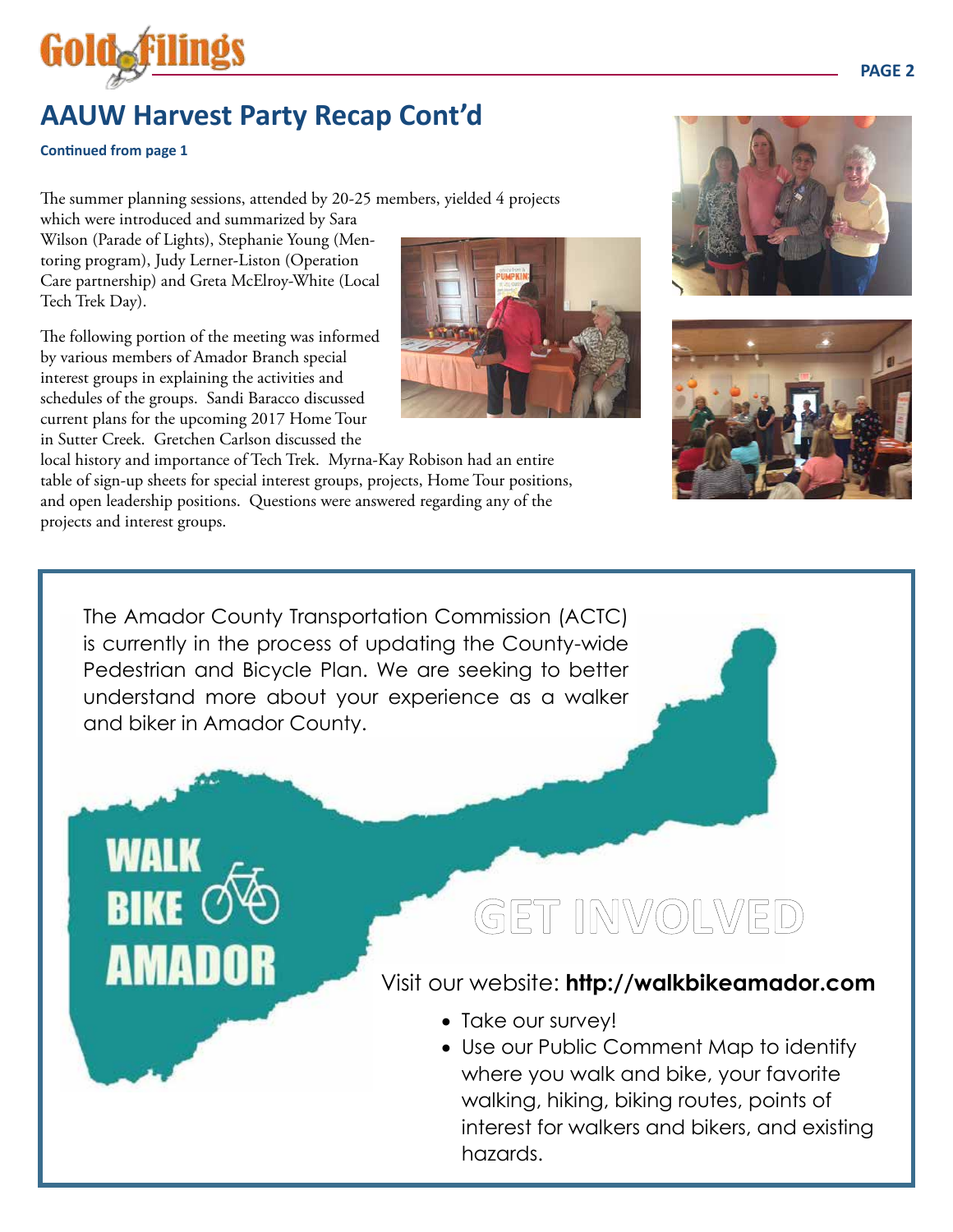### **President's Message**

Dear Members,

Thanks to all of you who attended our Fall Harvest Party! The lovely fall decorations, yummy snacks, desserts and, wine made our meeting just that much more cozy. Thank you to everyone who presented each of the Interest Groups, L&C, Home Tour, Tech Trek and our 2016/2017 Project Plans. You each added a personal touch with motivating words and joyous entertainment (special thanks to Lynne Brummit).

TECH – CONNECT – CARE! Yep, there it is again. We will commence each of the 2016/2017 projects between now and the end of the year. The one-day Tech Trek workshop will begin with an Open House in November. The date is to be determined.

The Mentoring Program will begin, once the committee has completed its research into the exact needs of the students. The partnership with Operation Care has begun with an exploratory meeting between Judy Lerner-Liston and Natalie Vetter of Operation Care. Sara Wilson is collecting volunteers for the Parade of Lights on December 10th.

Giving Tuesday, November 29, is the Global Day of Giving, which highlights the season of giving on the Tuesday following Thanksgiving. As an organization, we will be working on ways to publicize and raise local awareness of this very important day.

Our Holiday Party is in the midst of planning. A place, time and event details will be forthcoming in the next few weeks and you will receive notification via a special email communication.

Happy Fall! Kind Regards, Sandee

# **AAUW Amador Branch Member, Judy Regnier, Is Honored by Her High School**

*By Michele Powell*

Judy Regnier is being recognized with the Distinguished Alumna Award by her high school. From third grade through high school graduation Judy attended university labs schools affiliated with Illinois State University in Normal, Illinois.

Judy is being recognized for her many and varied accomplishments over her life. In the 1960s Judy was one of the two first women to be computer programmers for State Farm Insurance and then at age 36 she returned to college to complete her nursing degree. She worked many years as a registered nurse in Intensive Care Units and over 20 years in hospice nursing and management. It was while Judy was working in the ICUs that she discovered she had contracted hepatitis C and cirrhosis.

She was told her condition was terminal and while she waited for a transplant, in her words she "became prepared to die." After spending two years on the wait list, in 1998 Judy received, again in her words, "the ultimate Gift of Life, a liver transplant from the family of a 33 year old man from Arizona on Mother's Day of 1998! A true miracle, as I recovered to enjoy a pretty healthy life; that is why I began volunteering for Donate Life California, both when we lived in the Bay Area, and continue to this day, hoping to increase to the number of registered donors and save lives through organ, tissue and cornea donation." Judy also works with the DMV and their employees, helping to educate them so they have the correct, accurate and up-to-date



information about organ donation when they speak with members of the community.

If you have questions about organ donation or Donate Life California, ask Judy!

In 2002 Judy worked on her dream to become a watercolor artist and started a company called In Full Color to sell her paintings. In addition to painting and studying art, she and her husband, Ken, began designing websites. They designed the first website for AAUW Amador. Judy displays her artwork at Sutter Creek Gallery and is a member of Amador County Artists' Association and the Amador Arts Council.

We offer heartfelt congratulations to Judy on being recognized for her important work with Donate Life California.

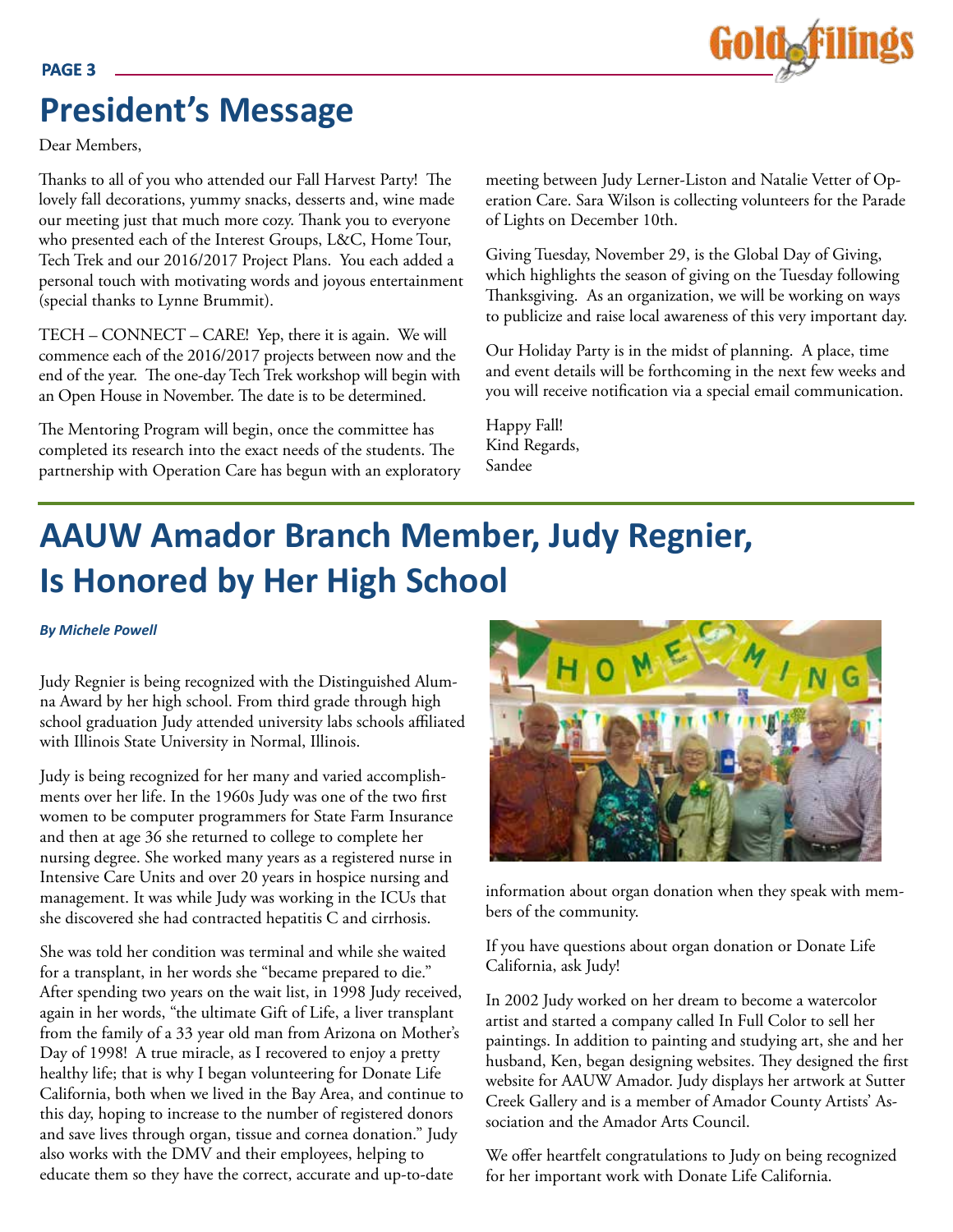# **Getting to Know You: Sandee Bowman**

#### *By Isabel Singelton*

Goldaf

Meet Sandee Bowman, a cyclist, skier, corporate executive, world traveler and 2016/2017 President of the Amador County AAUW Branch. Sandee and her husband bought their home in Volcano 6 years ago, after the native Californians returned from a 2-year assignment in Chicago.

Tim and Sandee fell in love with Amador County while cycling and staying in Sutter Creek. They attended the Italian Picnic & Parade and were further charmed. They looked, for over a year, for the perfect place, before finding their new home on Shake Ridge Road. It was, of course, the very first one, of over forty properties, that they visited.

As an executive for GE Capital, having worked for the company since 1987, Sandee has done a lot of traveling, visiting 37 countries so far and hoping to make it to 50 coun-

tries altogether. In fact, their final move into Amador County was delayed for nearly two years when Sandee was posted to Singapore, working for a former GE company. The experience was one of delight and discovery, providing more prospects for travel and an opportunity to experience immersion into the Southeast Asian culture.



**Sandee Bowman**

In 2014, Sandee retired and accepted a role as Treasurer of the Board of Directors for a non-profit, The Nest Family Resources, a company founded and operated by her daughter, Katie, and Membership VP for AAUW. Just as she was relaxing into the role of gardener, reader and, the non-profit world, an old friend and business colleague tempted her back into the world of business. She is now working four days a week as a consultant, coaching and working with executive teams of small and medium-sized, fast-growth companies. So far, the travel requirements are domestic and short term – just right.

Sandee has two daughters, two stepdaughters, one granddaughter and three grandsons, with two of the families living in close proximity. She holds a BA in Management from Saint Mary's College of California in

Moraga. When she is not embracing outdoor activities: hiking, backpacking, cycling, and snow skiing, she attends the AAUW Book Lovers group, the Working Girls' Book Group and, looks forward to enjoying the camaraderie, food and wine with Cork 'N Fork at the beginning of 2017.

# **Board Briefs – 9/13/16**

- Paisano's Pizza meeting room, Jackson CA
- There was a board quorum.
- Correspondence was noted: several thank-you notes from scholarship recipients and a note regarding memorial scholarship donation.
- Treasurer's report was submitted. Scholarships have not yet been disbursed.
- Sunshine reported sending two cards to members Judy Regnier and Bobbie Brubaker.
- Details of plans and responsibilities for the Fall Harvest Party.
- Possibilities for venues for the Christmas Party (after the planned one fell through) were discussed with ideas for follow-up.
- Judy Lerner-Liston has reached out to Operation Care to partner (per project objectives from planning meetings) with very good initial results.
- Our branch may not, officially, sponsor the ACC (Amador College Connect) Gala Event. But, many individual members will be making donations to support the organization.
- Tentative plans for branch meeting in November were discussed with possibilities of Tech Trek speakers, introduction to the local Tech Trek and opportunities for participation in Project Thanks. Input is welcome.
- Next branch board meeting: Tuesday, October 11, 2016 in Jackson, CA at Paisano's Pizza meeting room (back) at 6 pm. All branch members welcome.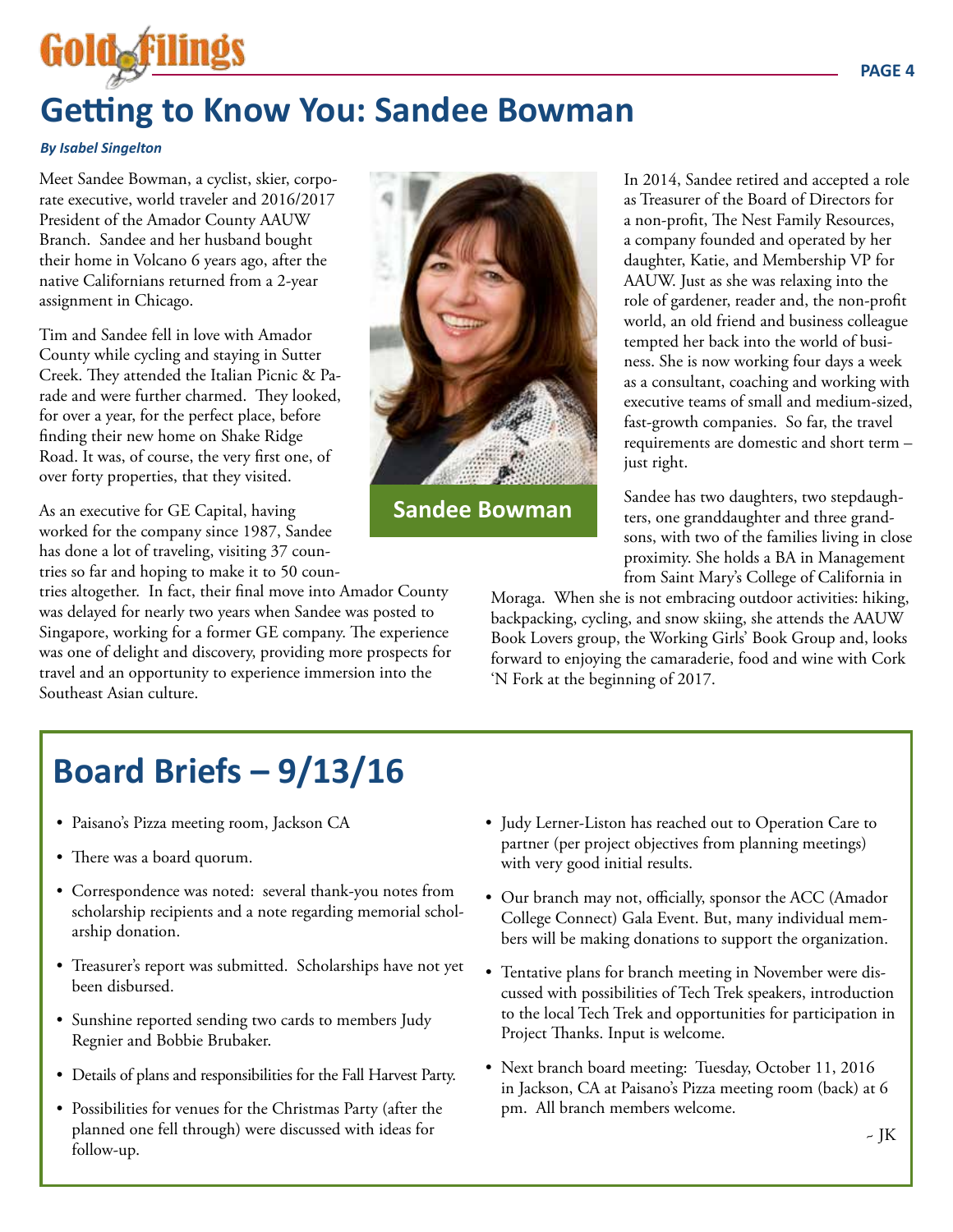

### **AAUW Partnership with Operation Care (AAUW meeting 9/15/16)**

#### *By Judy Lerner-Liston*

Our goal is to develop an Outreach program with Operation Care.

Offer mentoring services to help support clients' re-entry into the community after the support services of the crisis team.

To be of service to women/girls/men — to fill their educational, financial/academic needs to restart their lives.

I met with Natalie Vetter to learn more about their services and to determine how AAUW volunteers could best supplement their program.

We came up with three possibilities (all existing programs): Transition Program — Fresh Start — ways to help start their new life – practical help with housing, shopping, classes, and finances. (funded by American River Bank)

REEP class (Rural Economic Experience Program) financial educaton

GO-Girl — program mentoring teen girls – preventing abuse/ raising self-esteem.

Additionally, Operation Care can provide a speaker for one of our meetings and/or could help train our volunteer group once we get started.

Any of our members who would want further involvement could volunteer in other areas, including going through training as an advocate.

I must share that I was involved as a crisis line volunteer (1990 – 2002) and am absolutely amazed at the professional organization that has evolved.

I came out of our meeting with proverbial goose-bumps!

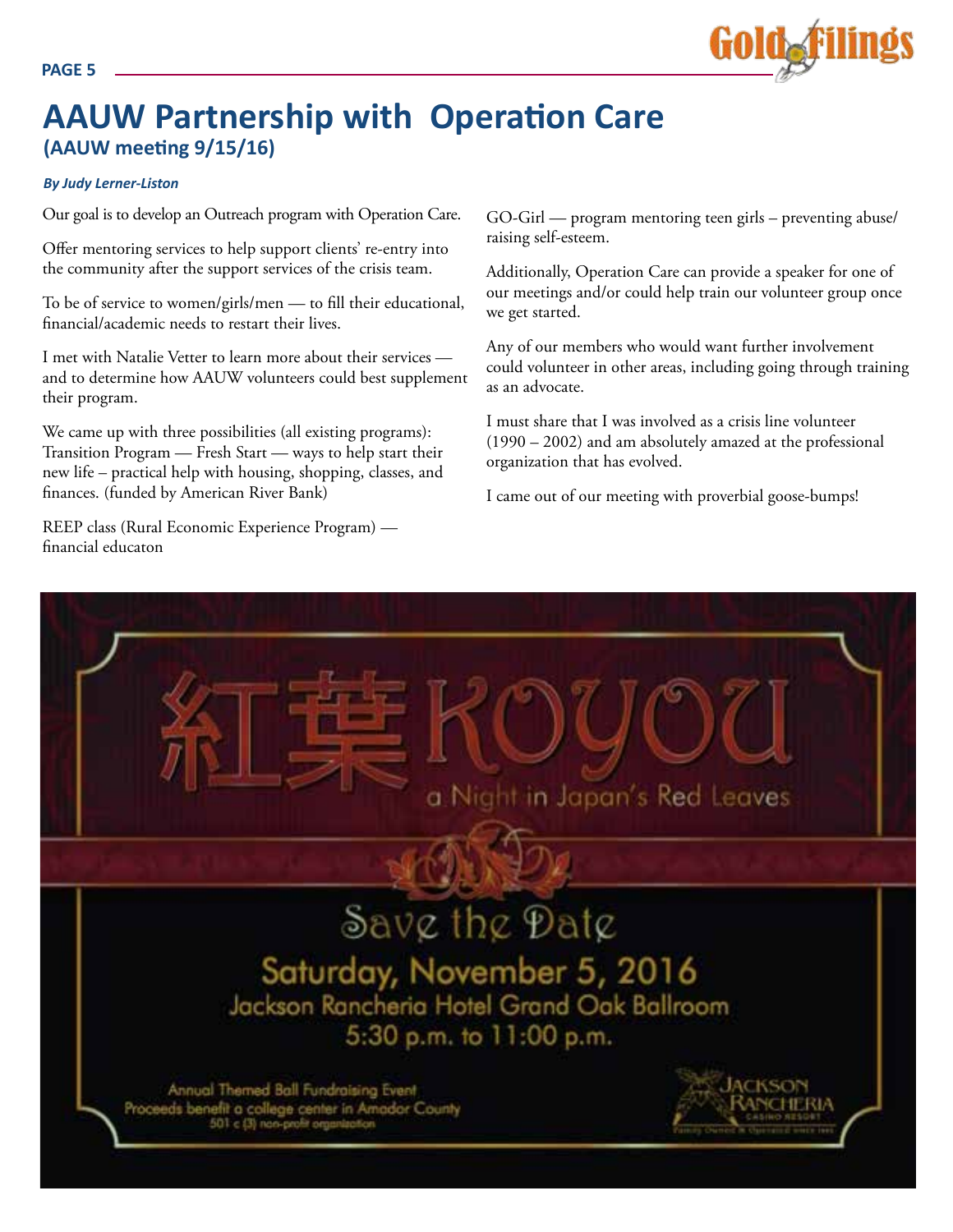# Gold&F **Take A Stand, Amador!**

Operation Care staff are turning the Golden State PURPLE during October – Domestic Violence Awareness Month.

Amador County, October 2016 — October is nationally recognized as Domestic Violence Awareness Month. This year, the Golden State of California is Turning Purple! This statewide campaign, sponsored by California Partnership to End Domestic Violence (CPEDV.org) strives to get communities engaged and aware that domestic violence is not only a "family issue" but also a "community issue." Operation Care is asking everyone in Amador County to take a stand against domestic violence, and help turn the Golden State purple.

Domestic Violence does not just affect the family, but the community as well. Throughout the month, Operation Care will be placing baskets at various businesses throughout the county to gain support in "Turning the Golden State Purple." Help support healthy relationships by wearing purple bracelets, pins and ribbons during the month of October.

Operation Care will also be offering a free 3D Break the Cycle Exhibit that will bring awareness of the effects of domestic violence. Take a stand against domestic violence by visiting this comprehensive and informative exhibit, where you will learn about the effects of domestic violence on individuals, families, and community. The Exhibit will be available for free viewing between the hours of  $9am - 5pm$ , October  $3 - 7$ , and October 17 – 21, 2016. The exhibit is located at the Health and Human Services Building 10877 Conductor Blvd. Sutter Creek, in Conference Room D.

Domestic violence is defined as a pattern of abusive behavior in any relationship that is used by one partner to gain and maintain power and control over another intimate partner. Domestic violence includes physical, sexual, emotional, economic, psychological, or actions/ threats of actions that influence another person. Domestic Violence can happen to any person regardless of race, sexual orientation or economic status.

Everyone deserves to be in a healthy relationship, if you are constantly in fear of your partner and feeling belittled or intimidated, you are not in a healthy relationship. Operation Care offers one-to-one peer counseling, support groups for victims of domestic violence, court and hospital accompaniment, Temporary Restraining Order assistance, a 24-hour crisis line and a Safehouse for men, women and children. If you or someone you know needs help, dial 911 or call the 24-hour crisis line at (209) 223-2600.

Please join us this October and Take a Stand against Domestic Violence. Help us Turn the Golden State Purple!

#### **About Operation Care**

Operation Care has been providing services and safe shelter for victims of domestic violence and sexual assault since 1980. During the 2015/2016 fiscal year, 58 women and children were provided safe shelter. Advocates helped 49 victims with temporary restraining orders, and provided crisis intervention to 40 sexual assault victims. The staff provided 218 peer counseling sessions to 97 adults and 10 children, and hundreds of transports to appointments, court, and other locations.

The mission of the organization is to provide domestic violence and sexual assault support services, crisis intervention and education in Amador County. For more information call 209-223-2897 or visit www.operationcare.org and https://www.facebook.com/operationcare.

### **You Don't Have to Go Through This Alone**



**Operation Care provides these and other services free of charge. 24-Hour Crisis Line 223-2600**

**Operation Care Domestic Violence and Sexual Assault Prevention Programs:**

- 24-hour Crisis Line
- Counseling
- Support Groups
- Hospital Response for Victims
- Accompaniment to Court
- Help with Temporary Restraining Orders
- Shelter
- Community Education



619 New York Ranch Road Jackson, CA 95642 Phone: 209-223-2897 Fax: 209-223-2987 24-Hour Crisis Line: 209-223-2600 Toll free: 800-675-3392 www.operationcare.org

If you or someone you know needs help, call 911 Or call the 24-hour crisis line: 209.223.2600 or 1.800.675.3392 This project was financially assisted by grants through CBCAP and OES Domestic Violence Program DV10111628.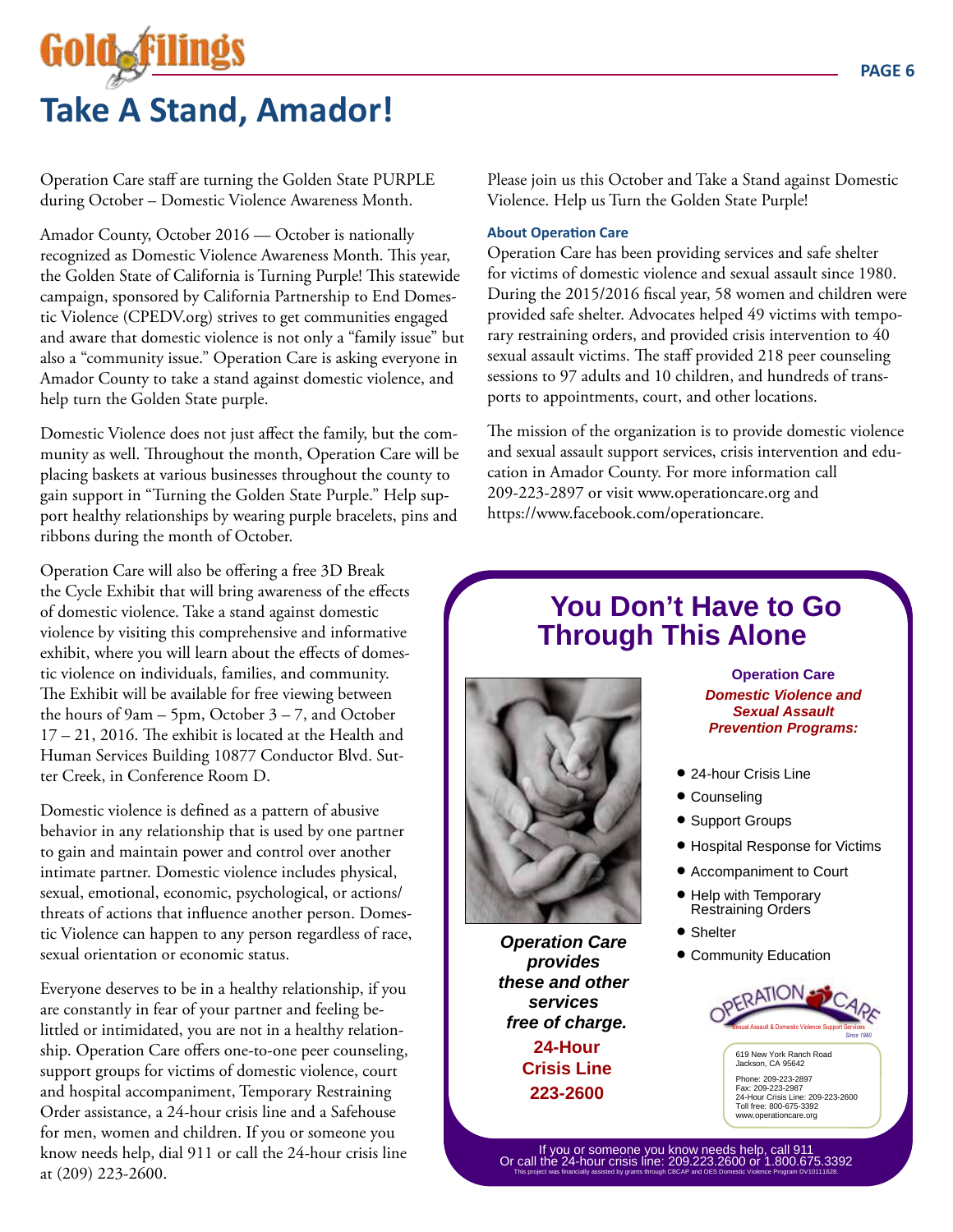

### **Special Interest Groups**

#### **Afternoon Book Group**

Robin Stolk, Chair *robinfstolk@sbcglobal.net*

Join us for a thoughtful and friendly book discussion the 2nd Monday of each month at 2 p.m. Our next meeting is October

10th at Dot Haislet's home. We will be discussing *Behind the Beautiful Forever* by Katherine Boo. New members are welcome. If you'd like to join the group, contact Robin Stolk.

#### **Art in Action**

Bev York, Chair *likacb@volcano.net*

We are a group whose members enjoy drawing and painting at each others' homes or various outdoor locations such as PiPi

Valley, Bear River, and Lake Tabeaud. We share information about art workshops and gallery exhibits. Art in Action group members are responsible for the Art Show at the Home Tour. Beginners are welcome. Lunch is always part of the day. Meetings are every 2nd & 4th Tuesday. Contact Bev for information about the next meeting.



#### **Book Lovers & Page Turners**

Jackie Martinez, Chair *jackiemartinezm@aol.com*

Come join us! We meet at 2 p.m. on the fourth Monday of each month (except December) at members' homes. We have great discussions about books while shar-

ing a light dessert. New members are welcome. Our next meeting is October 24th at the home of Carolyn Hennings. We'll discuss *The Nightingale* by Kristin Hannah. If you'd like to join these conversations, contact the hostess by email or phone. If you'd like to join the book group, contact Jackie Martinez.

#### **Cork & Fork**

Michele Powell, Chair *powell.michele288@gmail.com*

This group meets every other month to enjoy wine tasting and appetizers. Members' homes are the usual meeting place, but we sometimes gather at a winery tasting room or other appropriate venue. The next meet-

ing of Cork & Fork is Sunday, November 13th at the usual time 5:30. If you'd like to join C&F or want to know about the interest group, contact Michele Powell.

#### **Garden Groupies**

Judy Venckus, Chair *venckus@aol.com*

Garden groupies love plants and the beauty they add to our lives. No digging, raking, or pruning is required. Just join us in visiting some very interesting places. We will car pool

from Sutter Creek and travel up country for lunch at Sorenson's. During the drive, we are in high hopes of viewing lovely seasonal changes. There will be opportunities to stop for short walks among the fall colors. Join us at 10:00 Wednesday, October 19th, in the parking lot next to the Sutter Creek Post Office.

#### **Lunch Bunch**

Kelli Garcia, Chair *kgarciaod@hotmail.com* 

Lunch Bunch is meeting at 11:45am on October 13th at Los Hermanos Mexican Restaurant at 60 Ridge Road, Sutter Hill. Please RSVP by October 10th to Kelli Garcia at *kgarciaod@hotmail.com*.



*Continued on next page*